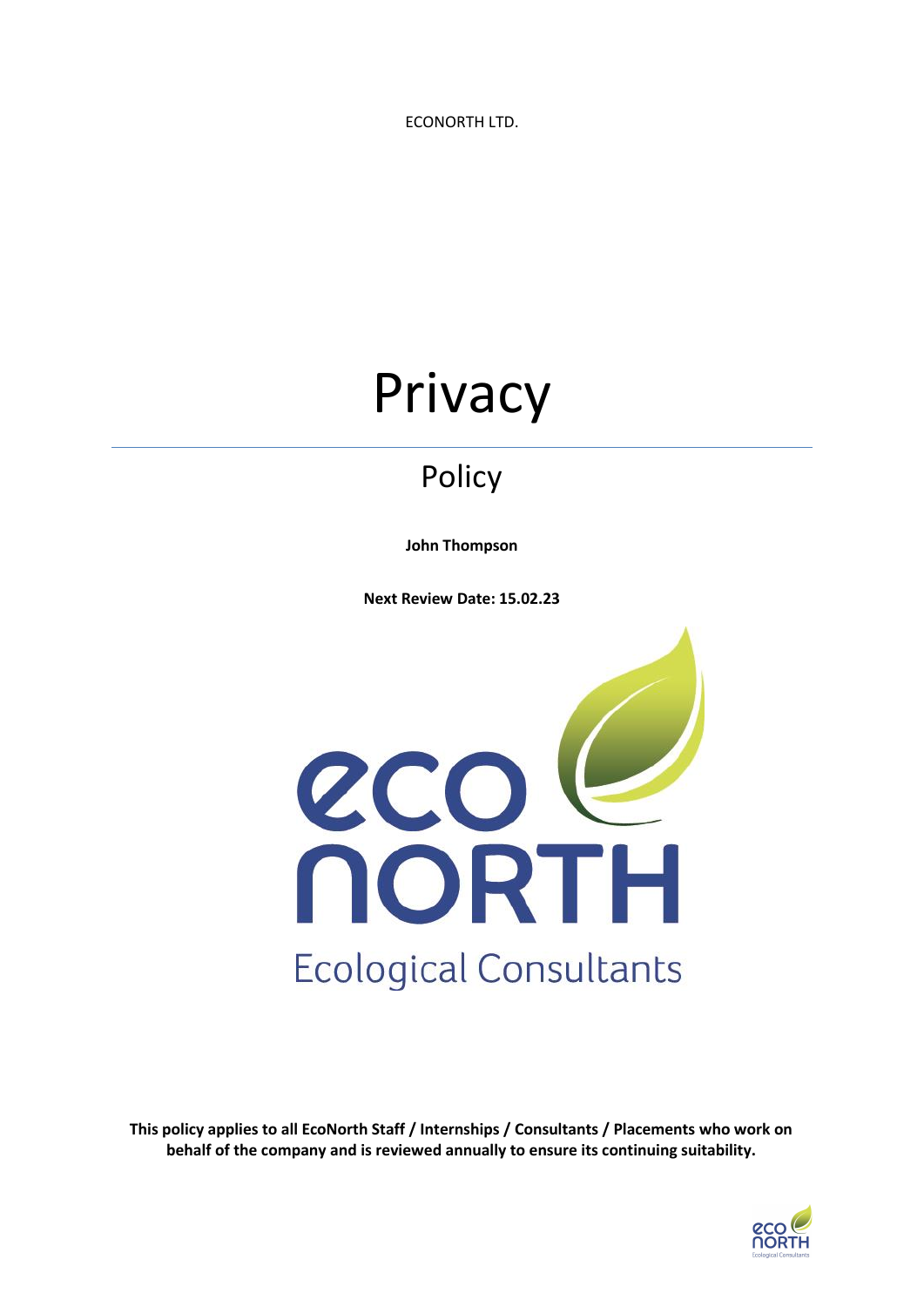| Privacy Policy | Doc Ref: | <b>PYP</b> |
|----------------|----------|------------|
|                | lssued:  | 17.02.22   |
| EcoNorth Ltd   | Version: | 5.0        |
|                | Page:    | $1$ of $6$ |

### **Privacy Policy**

#### **1. Introduction**

EcoNorth takes privacy very seriously and is committed to the robust protection of personal data. This Privacy Policy governs the way EcoNorth may collect, process and disclose personal data from Data Subjects who use EcoNorth's websites and all services offered by EcoNorth, and is in line with current data protection laws in the UK and Ireland. It applies to all EcoNorth's employees and all parties working on behalf of the company.

#### **2. Company Registration**

EcoNorth is registered at Companies House (registration number 2274277). Our registered office is 11 Enterprise Court, Cramlington, Northumberland, NE23 1LZ, United Kingdom.

EcoNorth is registered with the Information Commissioner's Office (ICO) as a Data Controller. Our registration number is ZA481793.

EcoÉireann is a branch of EcoNorth, registered at Companies House (registration number 2274277).

EcoÉireann is registered at Companies Registration Office (CRO) (registration number 908445). Our registered branch is Acorn Business Centre, Mahon Industrial Estate, Blackrock, Cork, T12 K7CV, Ireland.

#### **3. Reference Documents**

- UK's General Data Protection Regulation.
- UK's Data Protection Act 2018.
- EU's General Data Protection Regulation.
- Ireland's Data Protection Act 2018.
- EcoNorth's Data Protection Policy.

#### **4. Definitions**

"EcoNorth" or "we" or "us" or "our" means EcoNorth Ltd.

"Personal data" means any information relating to an identified or identifiable natural person. An identifiable natural person is one who can be identified directly or indirectly, in particular by reference to an identifier such as a name, identification number, location data, online identifier or to one or more factors specific to the physical, physiological, genetic, mental, economic, cultural or social identity of that natural person.

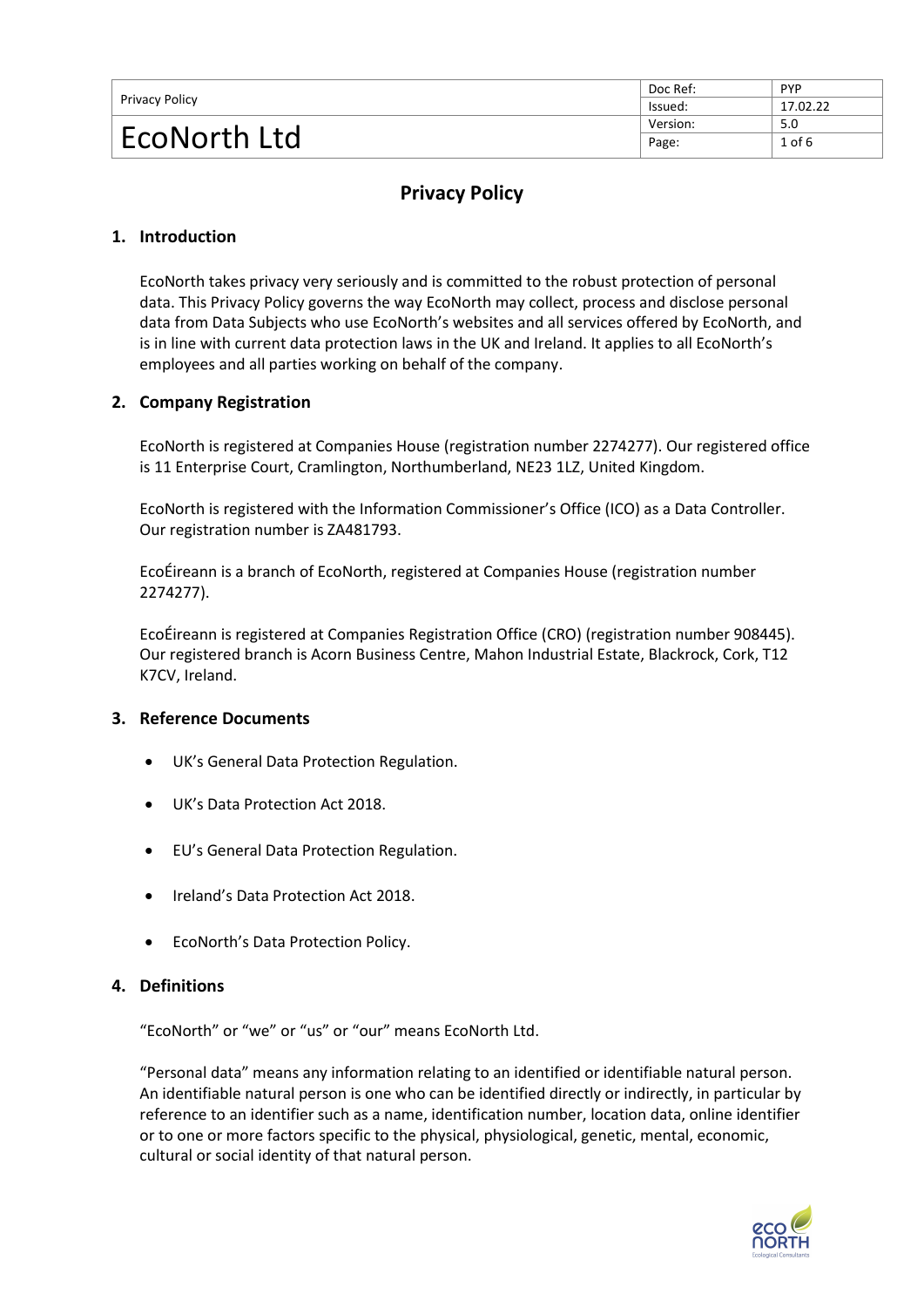| Privacy Policy | Doc Ref: | <b>PYP</b> |
|----------------|----------|------------|
|                | lssued:  | 17.02.22   |
| EcoNorth Ltd   | Version: | 5.0        |
|                | Page:    | $2$ of 6   |

"Special category data" means sensitive personal data which includes racial or ethnic origin, political opinions, religious or philosophical beliefs, dietary choices, trade union membership, physical or mental wellbeing, a Data Subject's sex, gender identify or sexual orientation and the processing of genetic data or biometric data for the purpose of uniquely identifying a Data Subject. In order to lawfully process special category data, both a lawful basis under Article 6 of the GDPR and a separate condition for processing under Article 9 must be identified; these do not have to be linked.

"Data Controller" means the natural or legal person, public authority, agency or other body which, alone or jointly with others, determines the purposes and means of the processing of personal data.

"Data Subject" means an individual on whom data is collected and processed. This can be an organisation's customers, contractors, suppliers and employees for example.

"Processing" means any operation or set of operations performed on personal data or on sets of personal data, whether or not by automated means such as collection, recording, organisation, structuring, storage, adaptation or alteration, retrieval, consultation, use, disclosure by transmission, dissemination or otherwise making available, alignment or combination, restriction, erasure or destruction.

#### **5. Privacy Promise**

EcoNorth promises to:

- Process personal data fairly, lawfully and transparently.
- Process personal data for the legitimate purpose for which that personal data was originally collected.
- Only collect personal data that is essential for the fulfilment of that legitimate purpose.
- Retain personal data only when necessary and delete it once its legitimate purpose has been fulfilled.
- Ensure all personal data that is processed is accurate and kept up to date.
- Ensure that robust security measures are in place to protect against unauthorised or unlawful processing of personal data.
- Ensure Data Subjects know how to exercise their rights in relation to personal data.

#### **6. Personal Data**

EcoNorth may process standard personal data which has been collected from a variety of sources. This includes:

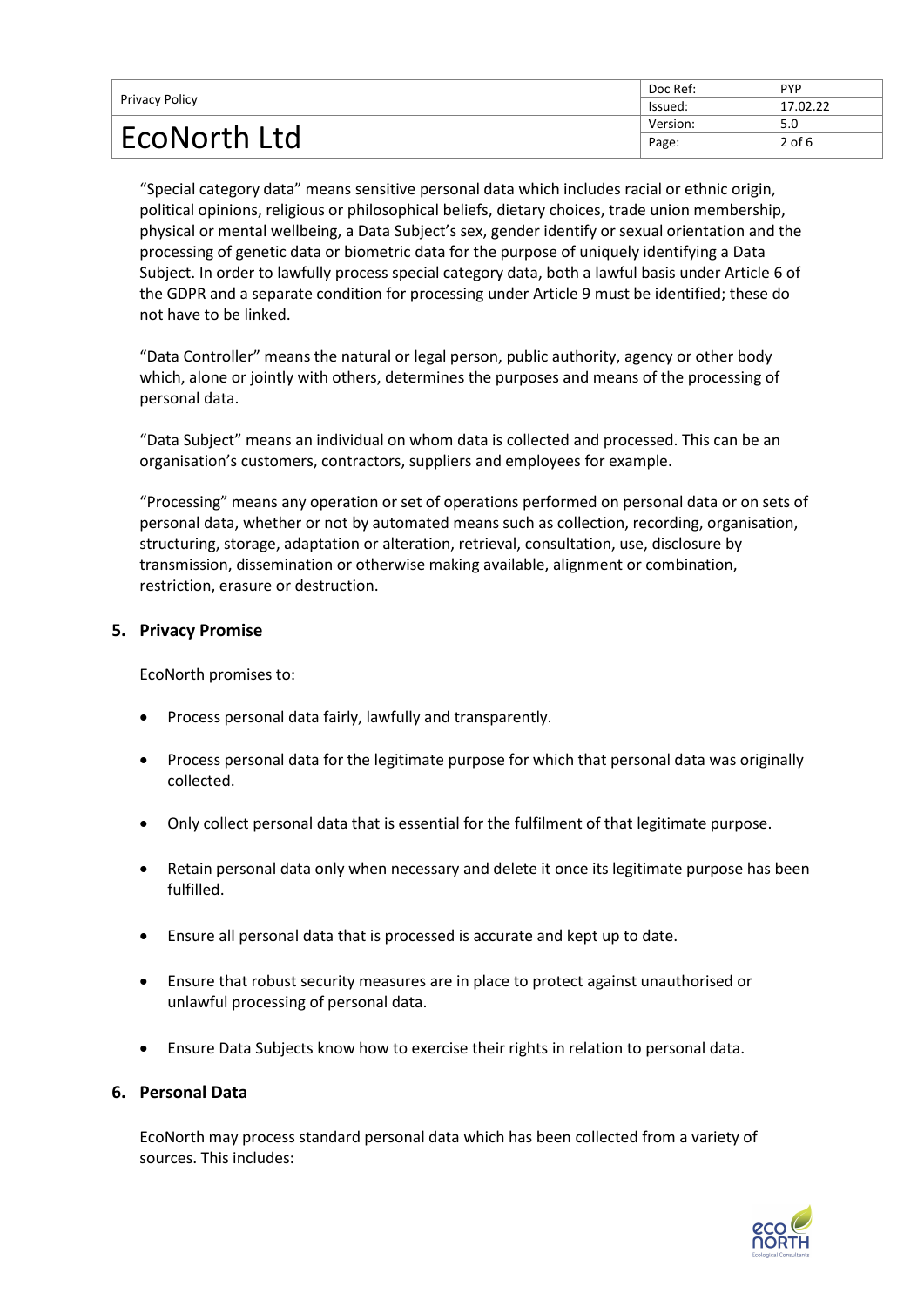| Privacy Policy      | Doc Ref: | <b>PYP</b> |
|---------------------|----------|------------|
|                     | lssued:  | 17.02.22   |
| <b>EcoNorth Ltd</b> | Version: | 5.0        |
|                     | Page:    | $3$ of 6   |

- Personal data that Data Subjects provide us with directly eg name, address, email address, telephone number, bank and invoice details.
- Personal data we collect automatically through our website eg Data Subjects' IP addresses.
- Personal data we collect from other sources eg publicly available information such as social media blogs and postings.

EcoNorth will only process special category data where we have identified both a lawful basis and a separate condition for processing, in accordance with the General Data Protection Regulation. This may include:

• Personal data you provide us with directly eg details of your physical / mental health.

#### **7. Purposes**

EcoNorth may collect, process and disclose Data Subjects' personal data only for specific and legitimate purposes, in order to provide them with our services and to operate our business, including:

- Provide Data Subjects with progress updates.
- Process Data Subjects' payments.
- Respond to customer service requests and support Data Subjects' needs.
- Use feedback from Data Subjects to improve our websites and services.
- Use information in the aggregate to understand how Data Subjects as a group use the services and resources provided on our websites.
- Personalise Data Subjects' experiences.
- Analyse our performance.
- Meet our legal requirements.

#### **8. Legal Basis**

EcoNorth will only process personal data where the law allows us to do so, as follows:

- Where it is necessary for performing a contract EcoNorth has entered into with you.
- Where we need to comply with a legal obligation.
- Where, on the rare occasion, it becomes necessary to protect your vital interests.

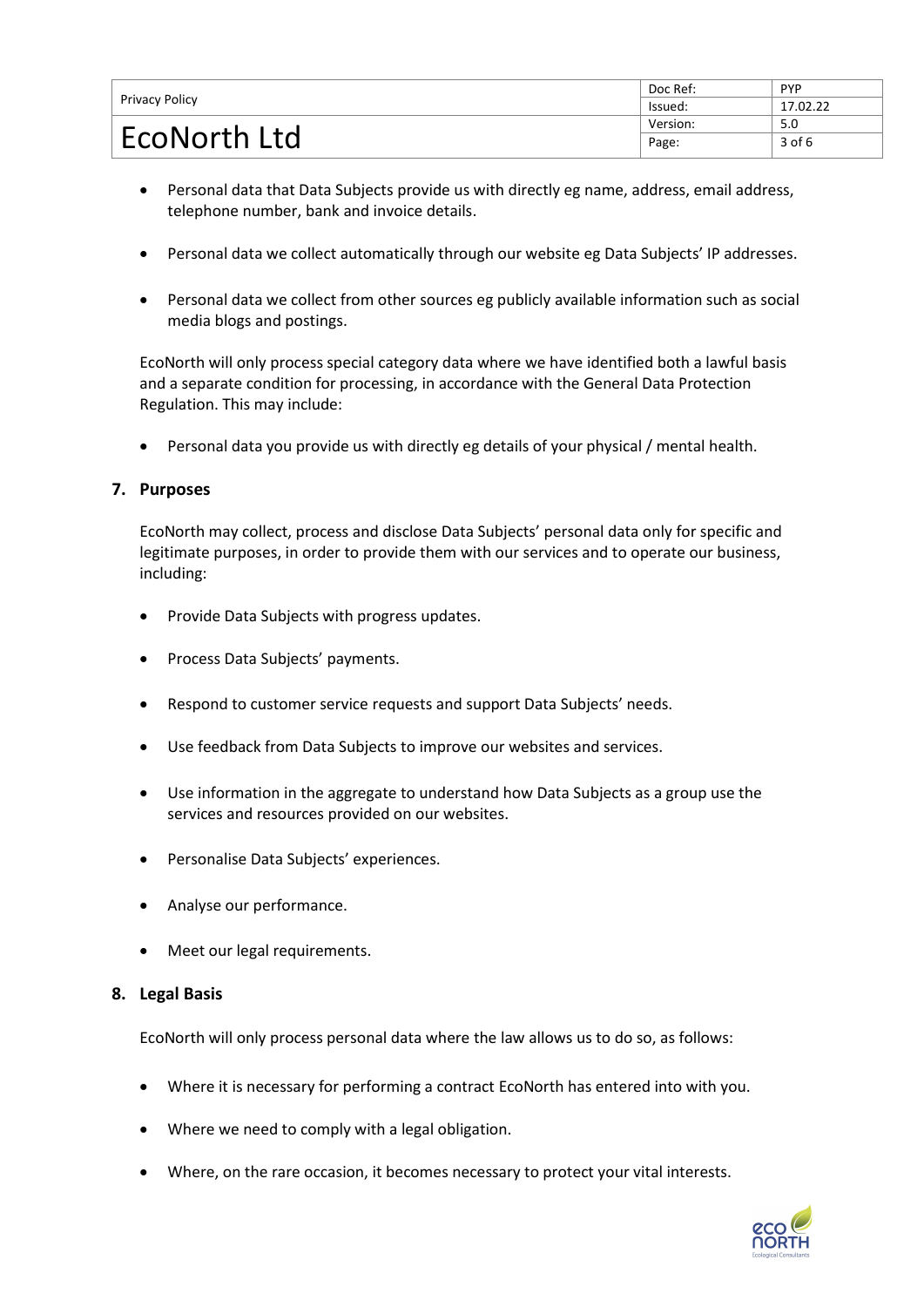| Privacy Policy      | Doc Ref: | <b>PYP</b> |
|---------------------|----------|------------|
|                     | lssued:  | 17.02.22   |
| <b>EcoNorth Ltd</b> | Version: | 5.0        |
|                     | Page:    | 4 of 6     |

- Where it is in the public interest.
- Where we have your informed consent.
- Where it is necessary for the purposes of the legitimate interests of EcoNorth.

#### **9. Data Sharing**

Personal data is processed within the UK and Ireland only. It is shared within EcoNorth, where appropriate, and with our business partners and trusted affiliates where permission has been granted or where we are required to do so by law.

#### **10. Data Retention**

EcoNorth retains personal data for as long as we need it for the purpose for which it is being processed and in line with legal requirements, after which we employ measures to permanently destroy / delete /anonymise it securely when there is no longer a legal or consumer need for it to be retained.

#### **11. Web Browser Cookies**

Please refer to EcoNorth's Cookie Policy for information.

#### **12. Data Security**

EcoNorth has adopted appropriate data collection, storage and processing practices and robust security measures to protect all personal data against unauthorised access, improper use, alteration, disclosure or destruction or accidental loss.

In the event of a suspected data breach, EcoNorth will notify Data Subjects and the Information Commissioner's Office (ICO) in the UK and/or the Data Protection Commission in Ireland of this event, where we are legally required to do so.

#### **13. Data Subjects' Rights**

Data Subjects have the following rights with regard to the processing of their personal data:

- The right to ask for information about what personal data is being processed and the rationale for such processing.
- The right to get access to their personal data that is being processed, as well as to request copies of that personal data.
- The right to rectification ie to ask for modifications to their personal data in the event that their personal data is not up to date or accurate.

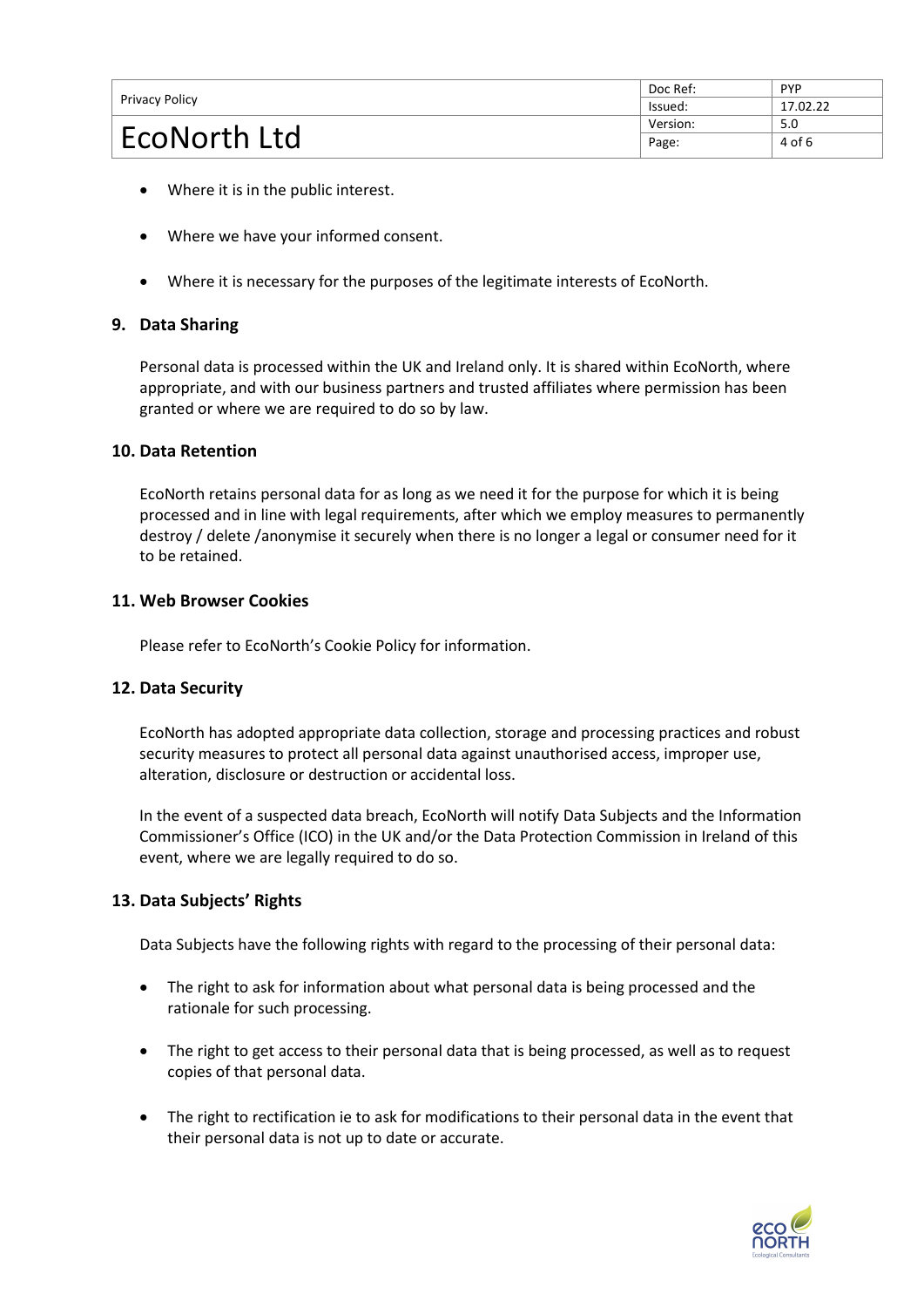| Privacy Policy | Doc Ref: | <b>PYP</b> |
|----------------|----------|------------|
|                | lssued:  | 17.02.22   |
| EcoNorth Ltd   | Version: | 5.0        |
|                | Page:    | $5$ of 6   |

- The right to withdraw their previously given consent for the processing of their personal data for a purpose.
- The right to object to the processing of their personal data.
- The right to object to a decision based on automated processing and profiling.
- The right to be forgotten (or the right to erasure) ie the right to ask for their personal data to be deleted.
- The right to data portability ie the right to ask for a transfer of their personal data.
- The right to claim compensation for damage caused by EcoNorth's breach of the Data Protection Act.

If Data Subjects have concerns about how EcoNorth processes their personal data, they can make a Data Subject Access Request (DSAR) by email t[o enquiries@econorth.co.uk](mailto:enquiries@econorth.co.uk) or by post to:

Data Protection Department EcoNorth Ltd 11 Enterprise Court Cramlington Northumberland NE23 1LZ United Kingdom

Data Subjects in Ireland can make a Data Subject Access Request (DSAR) by email to [enquiries@ecoeireann.ie](mailto:enquiries@ecoeireann.ie) or by post to:

Data Protection Department EcoÉireann Acorn Business Centre Blackrock County Cork T12 K7CV Ireland

#### **14. Complaints**

If Data Subjects wish to complain about how their personal data is being handled, they should contact [the](mailto:the) Data Protection Department, as detailed above, in the first instance so the situation can be investigated.

If they still feel that their personal data is not being handled appropriately according to the law, they can contact the Information Commissioner's Office (ICO) at: